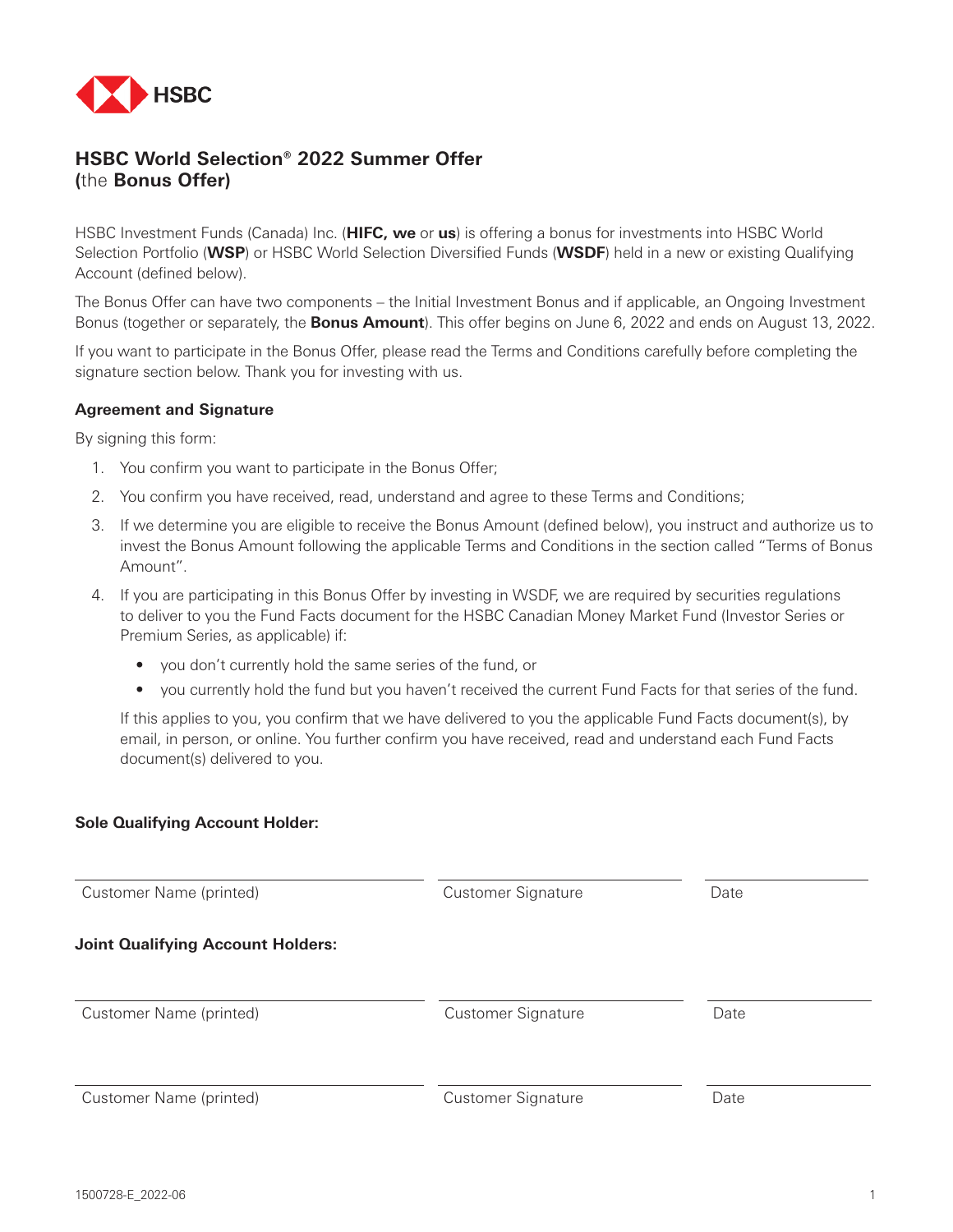### **Non-Personal Qualifying Accounts (Business, Partnership, Trust):**

| Name of Qualifying Account Holder |      |
|-----------------------------------|------|
| <b>Authorized Signatory</b>       | Date |
| <b>Authorized Signatory</b>       | Date |

### **Terms and Conditions of the Bonus Offer**

- **1. Qualifying Account** means any of the following HIFC accounts: RRSP account (including spousal RRSP), RRIF account, TFSA account (**Registered Accounts**), or sole or joint non-registered and Non-Personal account types that invest only in HSBC World Selection Portfolio (**WSP**) or HSBC World Selection Diversified Funds (**WSDF**).
	- RESP accounts and locked-in registered accounts do not qualify for this Bonus Offer.

#### **2. INITIAL INVESTMENT BONUS DETAILS**

The Initial Investment Bonus Amount for Qualifying Assets is:

| <b>Bonus Amount</b> | <b>Qualifying Assets</b> |  |
|---------------------|--------------------------|--|
| \$300               | \$15,000 to \$49,999.99  |  |
| \$600               | \$50,000 to \$99,999.99  |  |
| \$1,200             | \$100,000 or more        |  |

To qualify for the Initial Investment Bonus, you must:

- A. Transfer in and invest at least \$15,000 or more (**Qualifying Assets**)
	- i. From an HSBC Bank account to your Qualifying Account(s) no later than August 13, 2022.
	- ii. From an external financial institution to your Qualifying Account(s) no later than September 16, 2022.
		- For Registered Accounts and Non-Personal Qualifying Accounts, each account must meet the minimum Qualifying Assets and each is able to qualify for the Bonus Offer.
		- For non-registered accounts, each account must meet the minimum Qualifying Assets and you may invest in multiple non-registered accounts. The Qualifying Assets will be calculated by combining the value of the investable assets transferred into those account(s). Note that the accounts can be sole or joint accounts so long as the recipient of the bonus offer is named in the accounts.
		- Qualifying Assets do not include: 1) any regular contributions made under a HIFC Pre-Authorized Contribution Plan (**PAC Plan**) existing on the date you sign this form; or 2) inkind transfers of HSBC Mutual Funds from any HSBC InvestDirect\* accounts.
- B. Maintain the Qualifying Assets in the Account until August 11, 2023.
	- If, before August 11, 2023, you withdraw, deregister, or transfer assets out from your Qualifying Account(s), these amounts will be subtracted from the value of your Qualifying Assets and if reduced below the minimum investment eligibility of \$15,000, you will not qualify for the Initial Investment Bonus.

<sup>\*</sup> HSBC InvestDirect is a division of HSBC Securities (Canada) Inc., a wholly owned subsidiary of, but separate entity from, HSBC Bank Canada. Member – Canadian Investor Protection Fund. HSBC InvestDirect does not provide investment advice or recommendations regarding any investment decisions or securities transactions.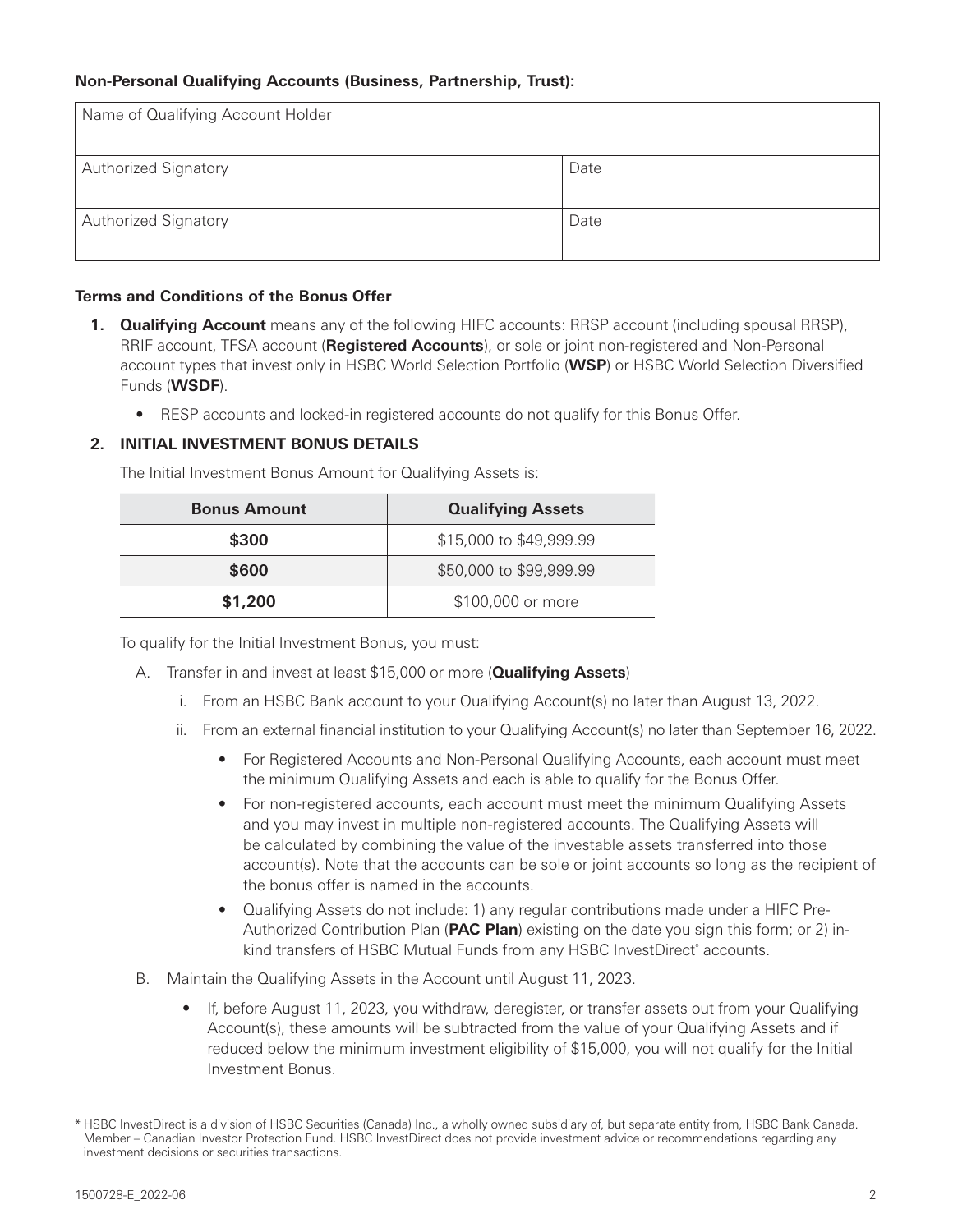## **3. ONGOING INVESTMENT BONUS DETAILS:**

The Ongoing Investment Bonus Amount is **\$100**.

To qualify for the Ongoing Investment Bonus, you must qualify for the Initial Investment Bonus and

- A. Set up a PAC Plan or increase your PAC amount for the same Qualifying Account:
	- For investments in WSP, a monthly lump sum contribution of at least \$250.
	- For investments in WSDF, a total regular monthly contribution amount of at least \$150. This can be a lump sum or smaller payments throughout the month.
- B. Complete your first PAC by August 22, 2022 and continue the monthly contributions until August 11, 2023 or later.
	- If you cancel a PAC Plan for your Qualifying Account between April 6, 2022 and August 11, 2023 (inclusive), you do not qualify for the Ongoing Investment Bonus.

#### **4. Terms of Bonus Amount:**

If you meet all these Terms and Conditions, then on or before August 11, 2023, we will invest the Bonus Amount, as applicable, into your Qualifying Account in the following ways:

- For investments in WSDF, we will use the Bonus Amount to purchase units of the HSBC Canadian Money Market Fund (Investor Series or Premium Series, as appropriate);
- For investments in WSP, we will use the Bonus Amount invest to in your Qualifying Account in accordance with the model portfolio for your WSP account.

#### **5. Identifying the Qualifying Account that Gets the Bonus Amount:**

- We will assess each Registered Qualifying Account and each Non-Personal Qualifying Account separately and we will pay the Bonus Amount into each one of these Qualifying Accounts that meets these Terms and Condition on an individual basis.
- You can participate in this Bonus Offer for one or more non-registered Qualifying Accounts; however, we will assess these accounts as a group. If you invest in only one non-registered Qualifying Account and meet these Terms and Conditions, we will pay the Bonus Amount into that account. If you used multiple sole non-registered accounts, we will choose which account gets the bonus. If those accounts also include one or more joint accounts, we will choose one joint account to receive the Bonus Amount. Only one Bonus Amount is paid related to all non-registered accounts.
- The maximum bonus per Qualifying Account for the Initial Investment Bonus and Ongoing Investment Bonus is \$1,300.
- **6. Bonus Amount** is the amount of money you will receive in Canadian dollars from participating in the Bonus Offer if you follow all of these Terms and Conditions. We will pay you the Bonus Amount by making investments in the applicable account as explained in these Terms and Conditions.
- **7. You must be the age of majority** in the province or territory where you reside in order to participate in the Bonus Offer.
- **8. All amounts are in Canadian dollars** unless otherwise indicated.
- **9. Standard Suitability and Account Terms:** All investments in your Qualifying Account(s) are subject to a standard suitability assessment and the applicable account terms and conditions. These Terms and Conditions do not in any way change the HIFC account terms and conditions. If there is an inconsistency, then the HIFC account terms and conditions take priority.

For a new WSP account, you must invest the minimum investment requirement for WSP of \$50,000. You can use that initial investment towards the Qualifying Amount under this Bonus Offer.

**10. We can change, extend or cancel this Bonus Offer and the Terms and Conditions at any time without giving you advance notice.** In the event of a cancellation, only fully completed and processed Bonus Offer forms with investment amounts transferred to HIFC within 31 calendar days from the cancellation date will be able to participate in the Bonus Offer.